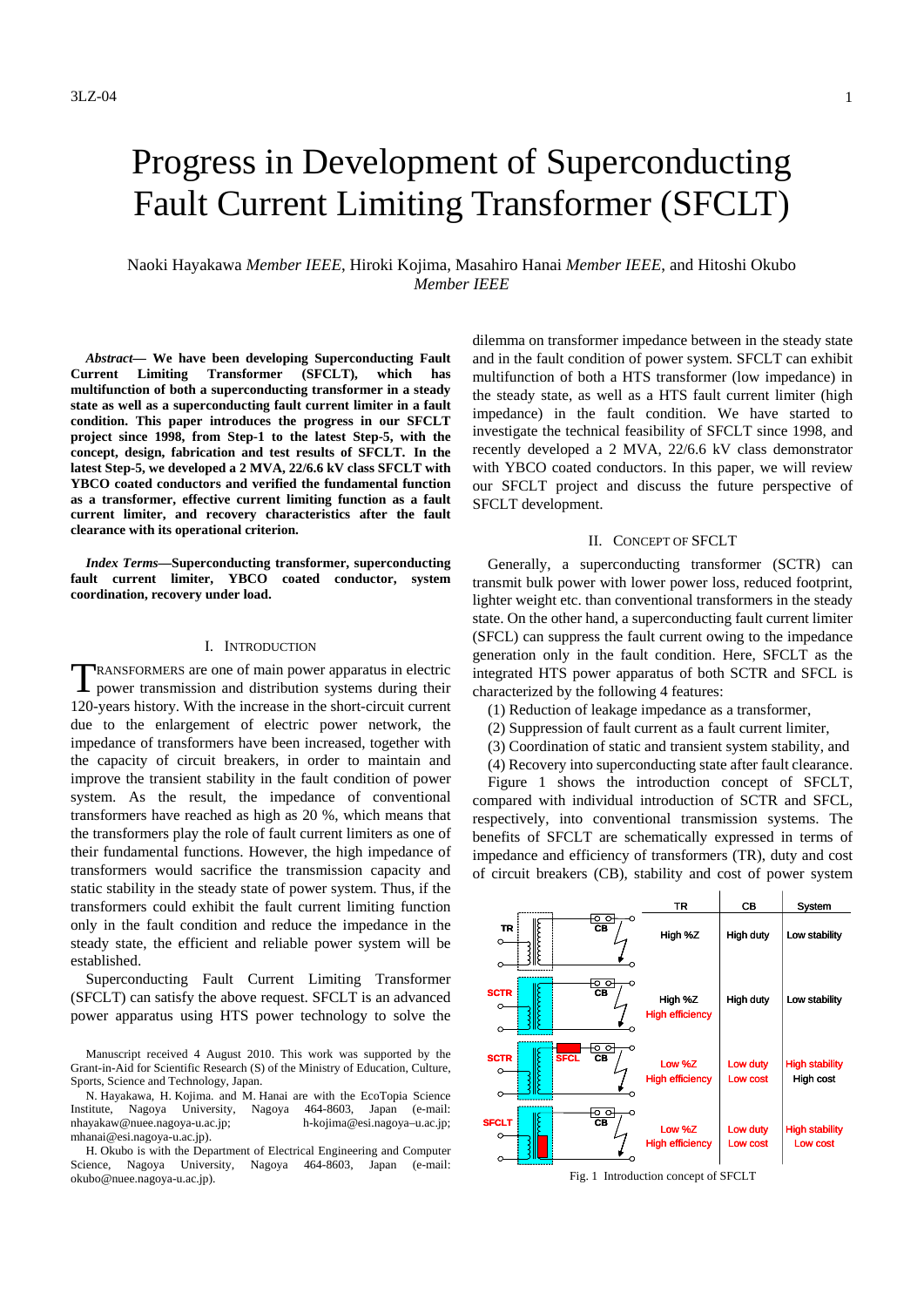#### 3LZ-04 2

(System). SFCLT will exhibit not only the high efficiency and compactness of a transformer, but also the high stability of power systems as well as the high reliability and rationalization of their construction and operation.

It should be noted that the impedance of SFCLT in the steady state means the leakage impedance (%Z) as a transformer, whereas the impedance of SFCLT in the fault condition is resistance as a resistive-type SFCL in our project. The limiting impedance generated in the SFCLT coils on the low-voltage side can be magnified by the square of turn ratio on the high-voltage side. Then, the generated impedance per unit length of HTS conductor can be reduced, compared with the normal resistance due to quench, for the fault current limitation. These features contribute to reduce the temperature rise of HTS conductor and facilitate the recovery into superconducting state after fault clearance. In our SFCLT project, the flux-flow resistance of HTS conductor is utilized for the current limitation and recovery performance.

#### III. HISTORY OF SFCLT DEVELOPMENT

Figure 2 shows the progress of SFCLT project in the following steps:

- STEP-1: EMTP simulation was carried out for fault current limitation and system stability improvement [1], [2]. Figure 3 shows the model system with SFCLT introduced into a 500 kV transmission system. The current limitation and stability improvement could be coordinated by appropriate parameters of SFCLT.
- STEP-2: Fundamental functions of SFCLT as both SCTR and SFCL were experimentally verified using a 3-phase model of 6.25 kVA and 275/105 V using NbTi wire immersed in liquid helium at 4.2 K [3]. The fault current was effectively suppressed in each phase as shown in Fig. 4.

STEP-3: Experimental verification of SFCLT function was carried out using HTS Bi2212 bulk material immersed in liquid nitrogen at 77 K [4]-[6]. Figure 5 shows the current waveform before and after the fault in the short-circuit test, where not only the current limitation but also recovery performance of SFCLT were found out.







Fig. 2 Progress of SFCLT project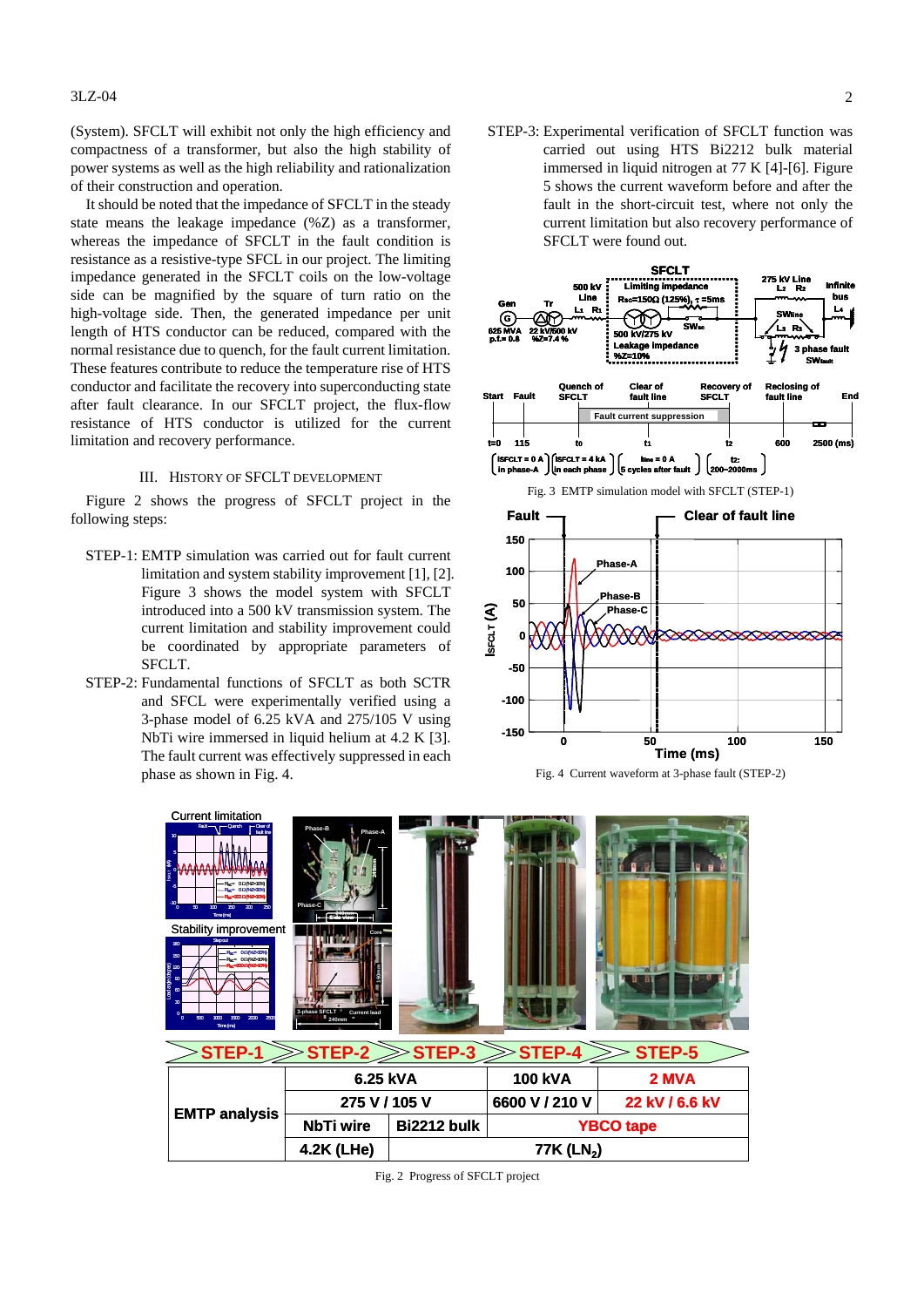

Fig. 5 Current waveform at recovery case (STEP-3)



Fig. 6 Hybrid arrangement of HTS coils (STEP-4)

STEP-4: YBCO coated conductors were applied to a 100 kVA and 6600/210 V SFCLT [7], [8]. Hybrid construction using different types of HTS tapes in the low-voltage coils, as shown in Fig. 6, enabled a flexible and controllable design of current limiting function of SFCLT.



STEP-5: A 2 MVA and 22/6.6 kV SFCLT was designed, and the single-phase demonstrator supposing Y-Y connection was fabricated and tested [9]-[12]. The fundamental function as SCTR [10], current limiting function as SFCL and recovery performance in Fig. 7 [11] were experimentally obtained. Furthermore, the experimental results were reproduced by numerical simulation for electrical and thermal behavior of SFCLT. The current limitation and recovery process was calculated and interpreted in terms of E-ΔT trajectory in Fig. 8 [12], where E is the absolute value of electric field in YBCO coated conductor. A large loop during fault corresponds to the trajectory for a half ac cycle. The simulation could also verify the experimental criteria between recovery case and non-recovery case in Fig. 7.

## IV. FUTURE PERSPECTIVE OF SFCLT DEVELOPMENT

As introduced in the previous section, we have developed a SFCLT demonstrator of 2 MVA, 22/6.6 kV distribution voltage class and verified the multifunction of both SCTR and SFCL in



Fig. 7 Current limitation and recovery characteristics of 2 MVA class SFCLT (STEP-5)